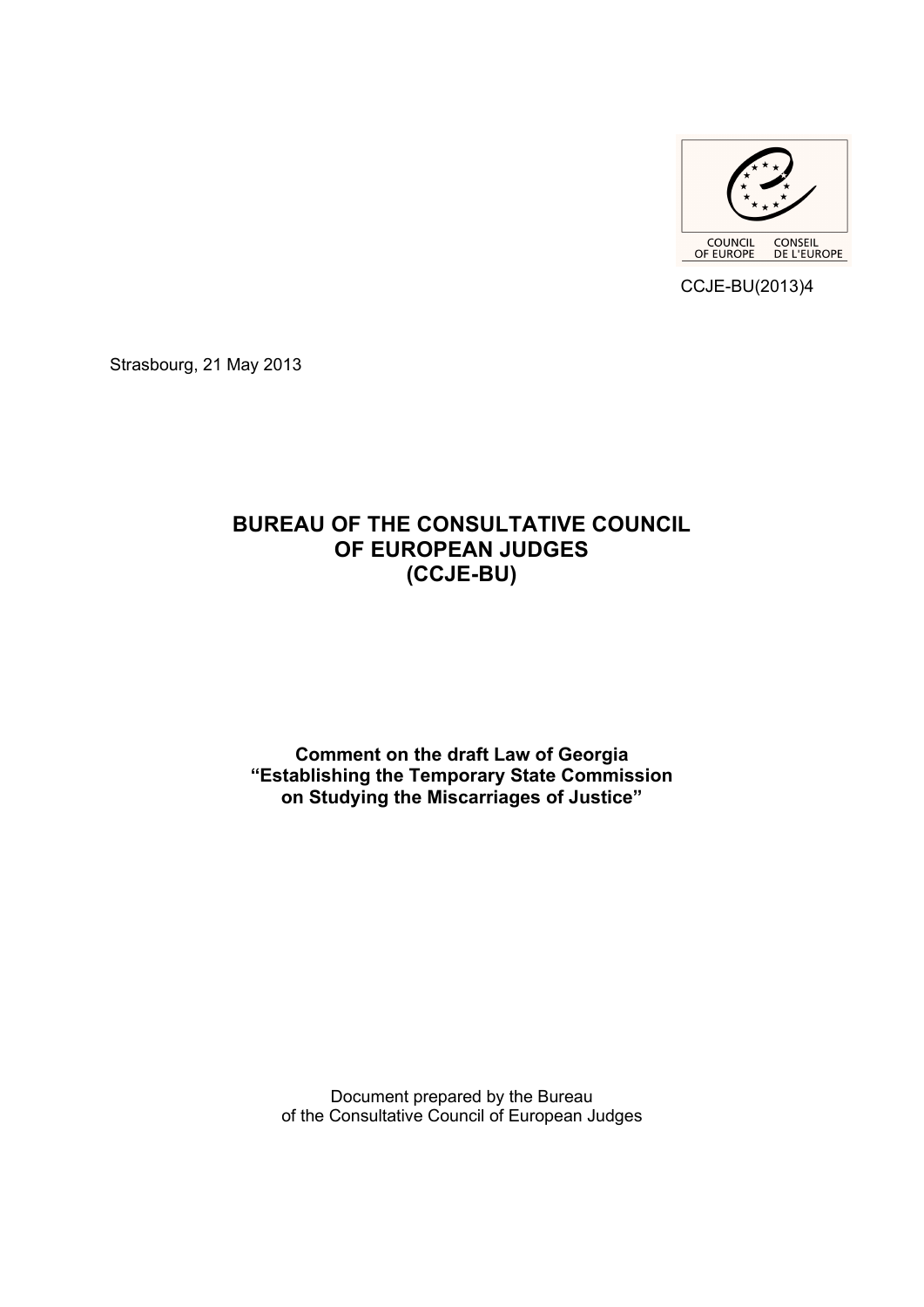#### **INTRODUCTION:**

The President of the Supreme Court of Georgia has forwarded the draft of a Law on Establishing the Temporary State Commission on Studying the Miscarriages of Justice to the Consultative Council of European Judges (CCJE) and requested an opinion of the CCJE.

The Bureau of CCJE has studied the draft, which was provided in an English translation. The following comment is based on this draft only. It was not possible to do an in-depth study of the respective procedural codes. The Bureau of CCJE is unable to consider any political or historical background.

### **CONTENT OF THE DRAFT LAW:**

The objective of the law is to establish a commission, which would be entrusted with studying miscarriages of justice and supporting their elimination. "Interested persons" will be enabled to claim that a miscarriage took place in the period from 2005 to September 2012 in criminal procedures regarding "serious or especially serious crime" or cases with sentences where there had been detention or in civil or administrative procedures regarding a value of the subject of the dispute of more than 100.000 GEL. The commission will examine the relevant case and will have the power to initiate a review by the court, which may revise the judgment on account of newly revealed circumstances (Article 1 and 12),

The Commission is composed of 15 "recognized specialists of law" elected by the majority of members of the parliament (Article 4). Any interference in the activities of the Commission is a crime, and nobody has the right to request a report from a member of the Commission (Article 3).

Two basic problems can be identified:

1.) Legal Finality an Element of the Rule of Law:

An essential element of the rule of law is legal finality. People should be able to trust in the inviolability of final court decisions (*res judicata*).

 Recommendation 2012/10 of the Committee of Ministers of the Council of Europe on Judges: Independence, Efficiency and Responsibilities (2010), para 17:

*17. With the exception of decisions on amnesty, pardon or similar measures, the executive and legislative powers should not take decisions which invalidate judicial decisions.* 

- Opinion No 13 of the Consultative Council of European Judges on Enforcement of Judicial Decisions (2010), para 10:
	- *10. Decisions of the Court show that, in some cases, legislative or executive powers*  have attempted to influence enforcement through refusal or suspension or denial *of resort to the police. They also have interfered in pending litigation by enacting provisions, often declared as being of a retroactive or interpretative nature, aiming at changing the foreseeable outcome of one or more court cases or introducing new remedies for their review.*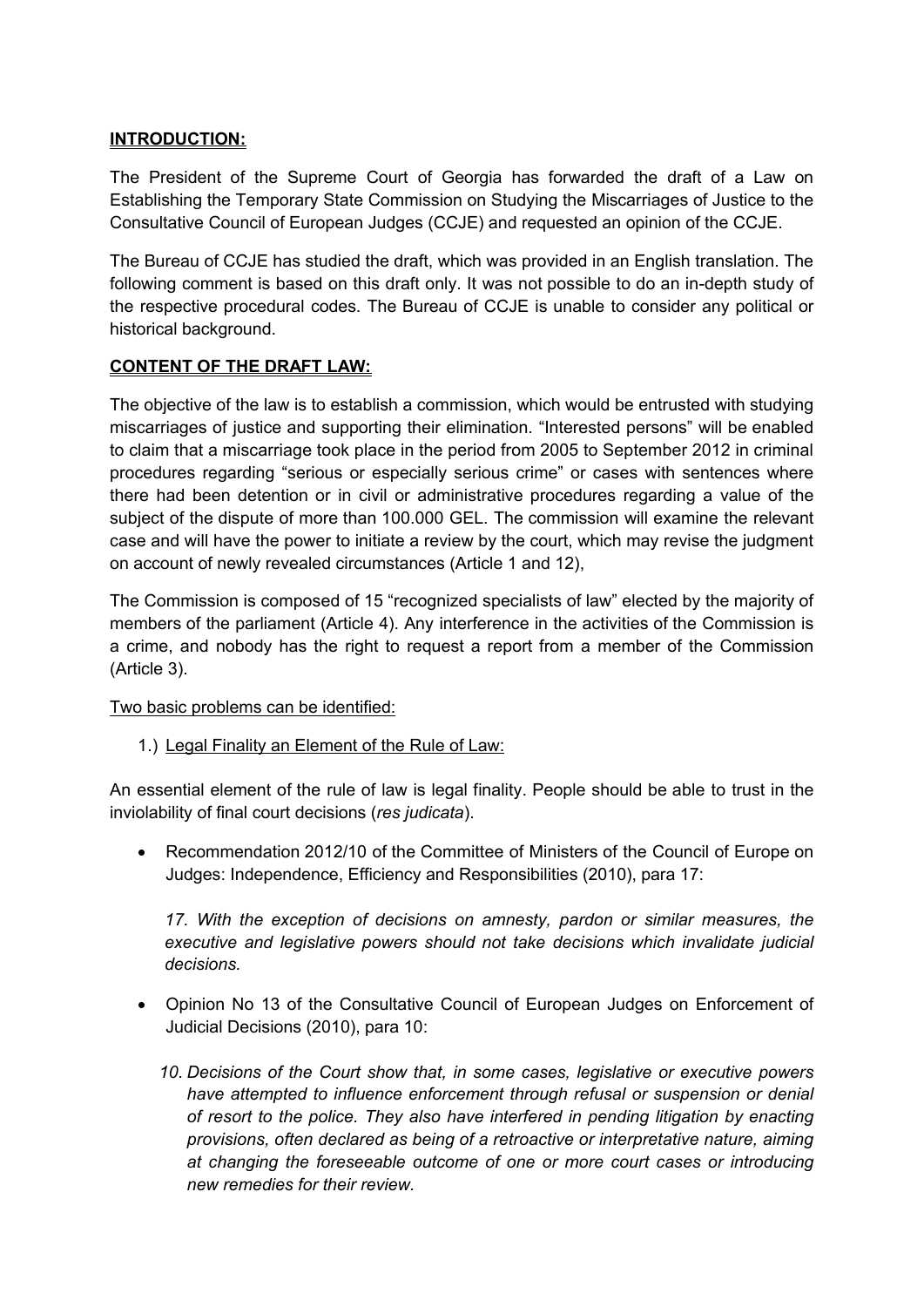It is a common provision in procedural laws that after a decision of the court of final appeal the possibilities of reviewing this decision or of reopening the procedure, which led to this decision are limited to very exceptional circumstances. Procedural codes usually only permit such extraordinary steps if the procedure or the decision originated in a criminal act of one of the participants (party, witness, expert, judge) or where is fresh evidence or facts. In most systems the criminal offence has to be established before the procedure of review or renew can start. In most countries such a review can only be initiated by an authority within the judicial system e.g. the procurator general. In any case the decision if a case will be renewed or not is done by a court.

The proposed draft law is not apparently intended to be a general procedural law which would be universally applicable. In fact it derogates from general procedural law and applies only to certain types of cases within a certain timeframe.

The review and reopening of cases which had become legally final and binding should only be possible in exceptional circumstances. Procedural codes can contemplate such a procedure, if in a particular case there has been a serious miscarriage of justice. Only the parties of the case and not any "interested person" should have the right to ask for a review (Article 1 point 2 versus Article 13 point 1). The decision must be taken by a court.

The term "miscarriages" needs clear definition. Article 1 para 1 gives no definition. The draft should state that only "miscarriages" as defined in Article 16 can lead to an activity of the Commission. Even with this clarification the definition of "miscarriages" which are enumerated in Article 16 give too great range of discretionary powers.

The elements "neglected or did not duly evaluate the evidence", "evaluation of an impartial observer" and "reasonable doubt" in Article 16 para 2 subpara aa are open to a wide range of interpretation. These broad, even vague terms can easily be used by the political power to influence the judiciary.

The same goes in some respect to the para 2 subpara ab and b especially for the terms "gross violation and obvious violation ans para 3.

#### 2.) Independence of the Judiciary

The Universal Declaration of Human Rights (Article 10) and the European Convention for the Protection of Human Rights and Fundamental Freedoms (Article 6) guarantee for all the decisions by an independent and impartial court. This requires independence from all external influences especially from the other powers of the state. The division and balance of powers of the state constitute fundamental principles of every democratic state and of the rule of law.

As far as the independence of the judiciary as opposite the other powers of state is concerned, several international legal documents underline this necessary international standard e.g.

 United Nations Basic Principles on the Independence of the Judiciary (1985) principles 1, 2 and 4.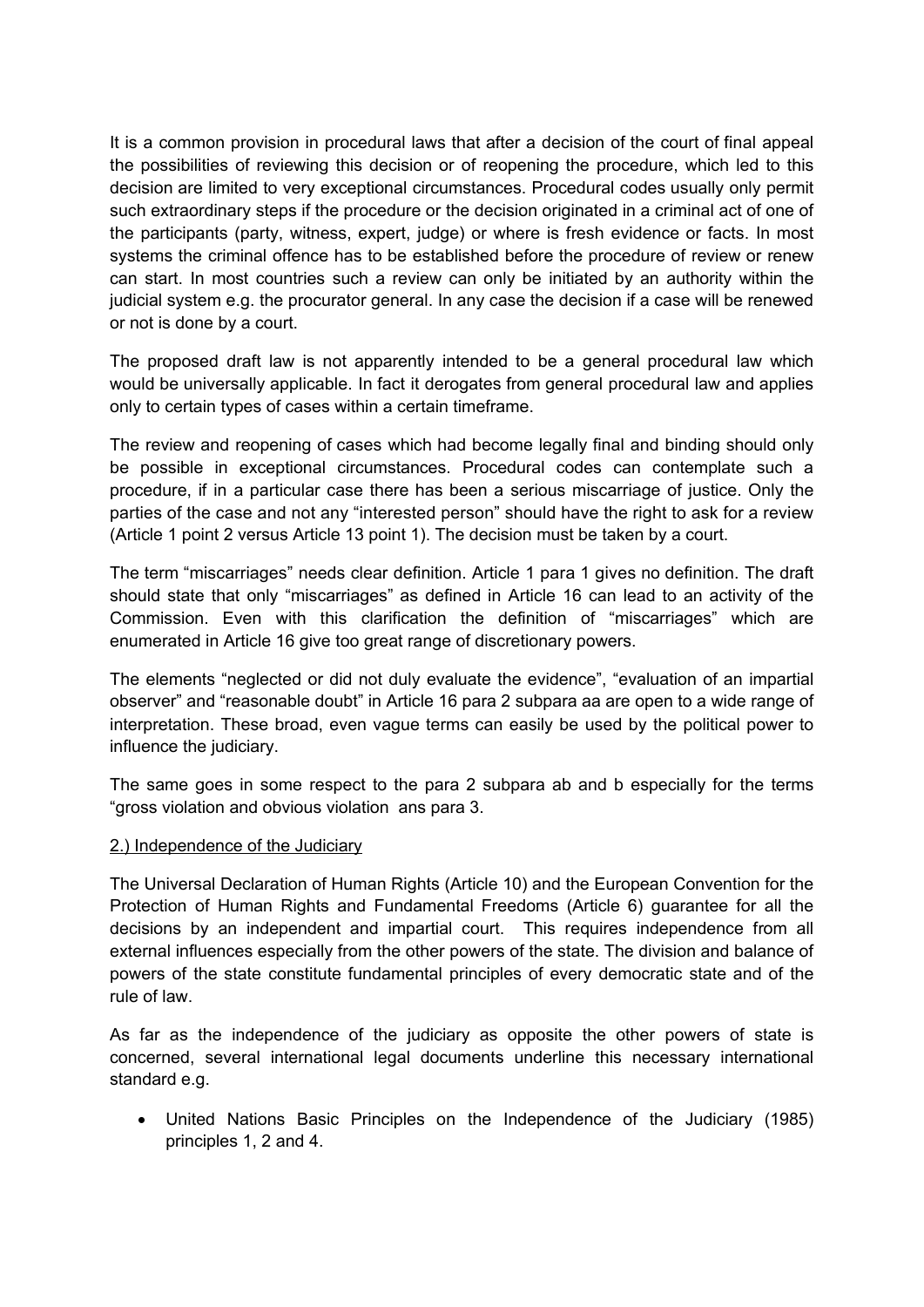*1. The independence of the judiciary shall be guaranteed by the State and enshrined in the Constitution or the law of the country. It is the duty of all governmental and other institutions to respect and observe the independence of the judiciary.*

*2. The judiciary shall decide matters before them impartially, on the basis of facts and in accordance with the law, without any restrictions, improper influences, inducements, pressures, threats or interferences, direct or indirect, from any quarter or for any reason.*

*4. There shall not be any inappropriate or unwarranted interference with the judicial process, nor shall judicial decisions by the courts be subject to revision. This principle is without prejudice to judicial review or to mitigation or commutation by competent authorities of sentences imposed by the judiciary in accordance with the law.*

 Recommendation 2012/10 of the Committee of Ministers of the Council of Europe on Judges: Independence, Efficiency and Responsibilities (2010), paras 16 and 17:

> *16. Decisions of judges should not be subject to any revision other than appellate or reopening proceedings as provided for by law.*

> *17. With the exception of decisions on amnesty, pardon or similar measures, the executive and legislative powers should not take decisions which invalidate judicial decisions.*

- Opinion No. 13 of the Consultative Council of European Judges on Enforcement of Judicial Decisions (2010), paras 11, 12 and 13:
	- *11. Decisions of the Court show that, in some cases, legislative or executive powers have attempted to influence enforcement through refusal or suspension or denial of resort to the police. They also have interfered in pending litigation by enacting provisions, often declared as being of a retroactive or interpretative nature, aiming at changing the foreseeable outcome of one or more court cases or introducing new remedies for their review.*
	- *12. The enforcement of a decision must not be undermined by extraneous intervention whether from the executive or the legislator by imposing retroactive legislation.*
	- *13. The very notion of an "independent" tribunal set out in Article 6 of the ECHR implies that its power to give a binding decision may not be subject to approval or ratification, or the decision altered in its content, by a nonjudicial authority, including the Head of State. All branches of states should therefore ensure that the legal provisions providing for the independence of courts, existing in their constitutions or at the highest level of their legislation, are construed in such a way that they call for*